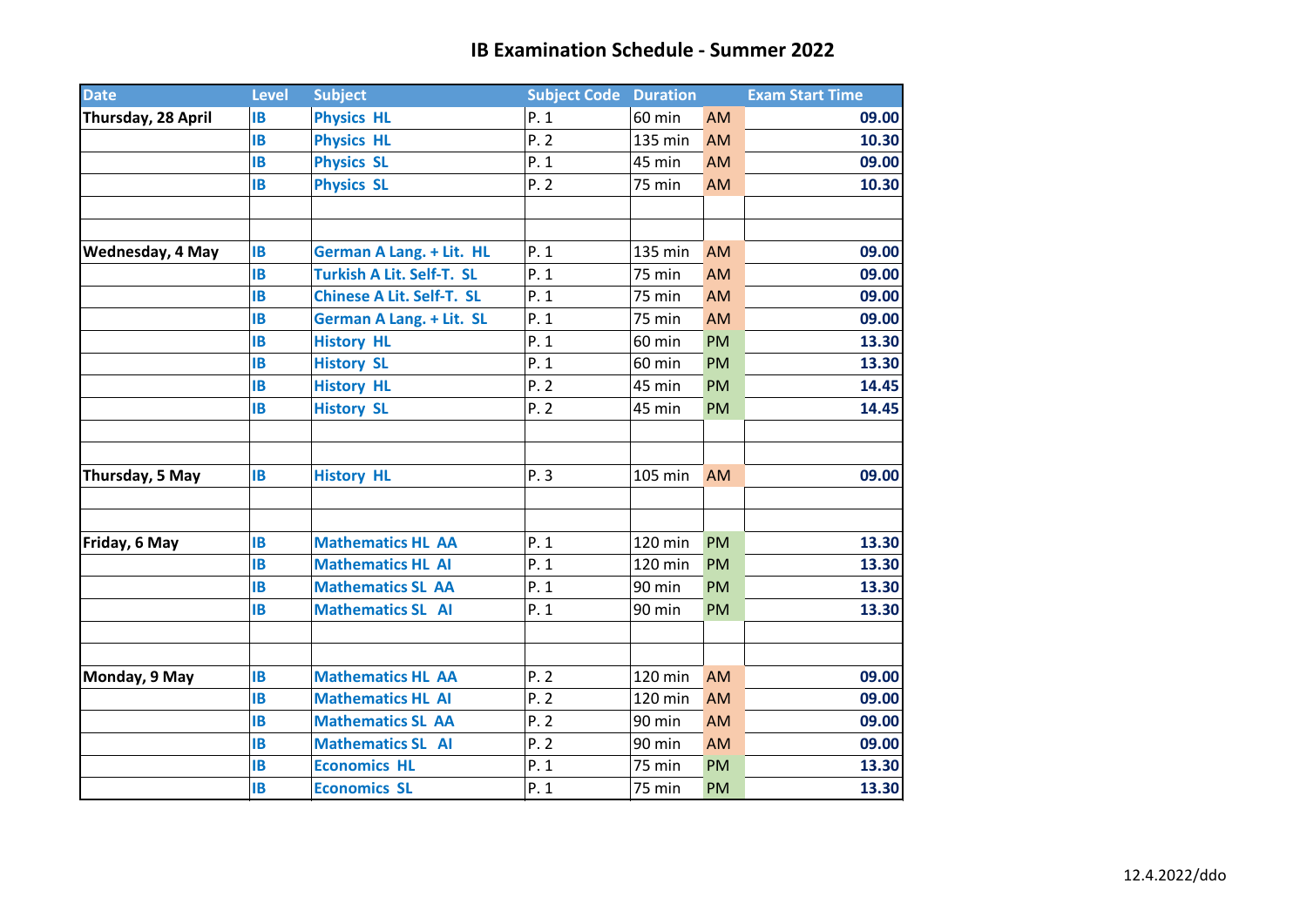| <b>Date</b>       | <b>Level</b> | <b>Subject</b>                     | <b>Subject Code Duration</b> |               |           | <b>Exam Start Time</b> |
|-------------------|--------------|------------------------------------|------------------------------|---------------|-----------|------------------------|
| Tuesday, 10 May   | <b>IB</b>    | <b>Economics HL</b>                | P.2                          | 105 min       | <b>AM</b> | 09.00                  |
|                   | <b>IB</b>    | <b>Economics SL</b>                | P.2                          | 105 min       | <b>AM</b> | 09.00                  |
|                   | <b>IB</b>    | <b>Economics HL</b>                | P.3                          | 60 min        | AM        | 11.30                  |
|                   | <b>IB</b>    | <b>German B HL</b>                 | P. 1                         | 90 min        | <b>PM</b> | 13.30                  |
|                   | <b>IB</b>    | <b>Dutch B HL</b>                  | P.1                          | 90 min        | <b>PM</b> | 13.30                  |
|                   | <b>IB</b>    | <b>German B SL</b>                 | P.1                          | 75 min        | <b>PM</b> | 13.30                  |
|                   | <b>IB</b>    | <b>German AB SL</b>                | P.1                          | 45 min        | <b>PM</b> | 13.30                  |
|                   | <b>IB</b>    | <b>German B HL</b><br>(read.comp)  | P.2                          | 60 min        | <b>PM</b> | 15.15                  |
|                   | <b>IB</b>    | <b>Dutch B HL</b><br>(read.comp)   | P.2                          | 60 min        | <b>PM</b> | 15.15                  |
|                   | <b>IB</b>    | <b>German B SL</b><br>(read.comp)  | P.2                          | 60 min        | <b>PM</b> | 15.00                  |
|                   | IB           | <b>German AB SL</b><br>(read.comp) | P.2                          | 60 min        | PM        | 14.30                  |
|                   |              |                                    |                              |               |           |                        |
| Wednesday, 11 May | <b>IB</b>    | <b>German B HL</b><br>(list.comp)  | P.2                          | 60 min        | AM        | 09.00                  |
|                   | <b>IB</b>    | <b>Dutch B HL</b><br>(list.comp)   | P.2                          | 60 min        | AM        | 09.00                  |
|                   | <b>IB</b>    | <b>German B SL</b><br>(list.comp)  | P.2                          | 45 min        | AM        | 10.15                  |
|                   | <b>IB</b>    | <b>German AB SL</b><br>(list.comp) | P.2                          | 45 min        | <b>AM</b> | 11.15                  |
|                   | <b>IB</b>    | <b>Biology HL</b>                  | P.1                          | 60 min        | <b>PM</b> | 13.30                  |
|                   | <b>IB</b>    | <b>Biology SL</b>                  | P.1                          | 45 min        | <b>PM</b> | 13.30                  |
|                   | IB           | <b>Biology HL</b>                  | P.2                          | 135 min       | <b>PM</b> | 14.45                  |
|                   | <b>IB</b>    | <b>Biology SL</b>                  | P.2                          | 75 min        | <b>PM</b> | 14.45                  |
|                   |              |                                    |                              |               |           |                        |
| Thursday, 12 May  | <b>IB</b>    | <b>Mathematics HL AA</b>           | P.3                          | 60 min        | <b>AM</b> | 09.00                  |
|                   | <b>IB</b>    | <b>Mathematics HL AI</b>           | P.3                          | 60 min        | <b>AM</b> | 09.00                  |
|                   | <b>IB</b>    | English A Lang. + Lit. HL          | P.1                          | 135 min       | <b>PM</b> | 13.30                  |
|                   | IB           | English A Lang. + Lit. SL          | P.1                          | <b>75 min</b> | <b>PM</b> | 13.30                  |
|                   | <b>IB</b>    | <b>English B HL</b>                | P.1                          | 90 min        | <b>PM</b> | 13.30                  |
|                   | <b>IB</b>    | <b>English B HL</b><br>(read.comp) | P.2                          | 60 min        | <b>PM</b> | 15.00                  |
|                   |              |                                    |                              |               |           |                        |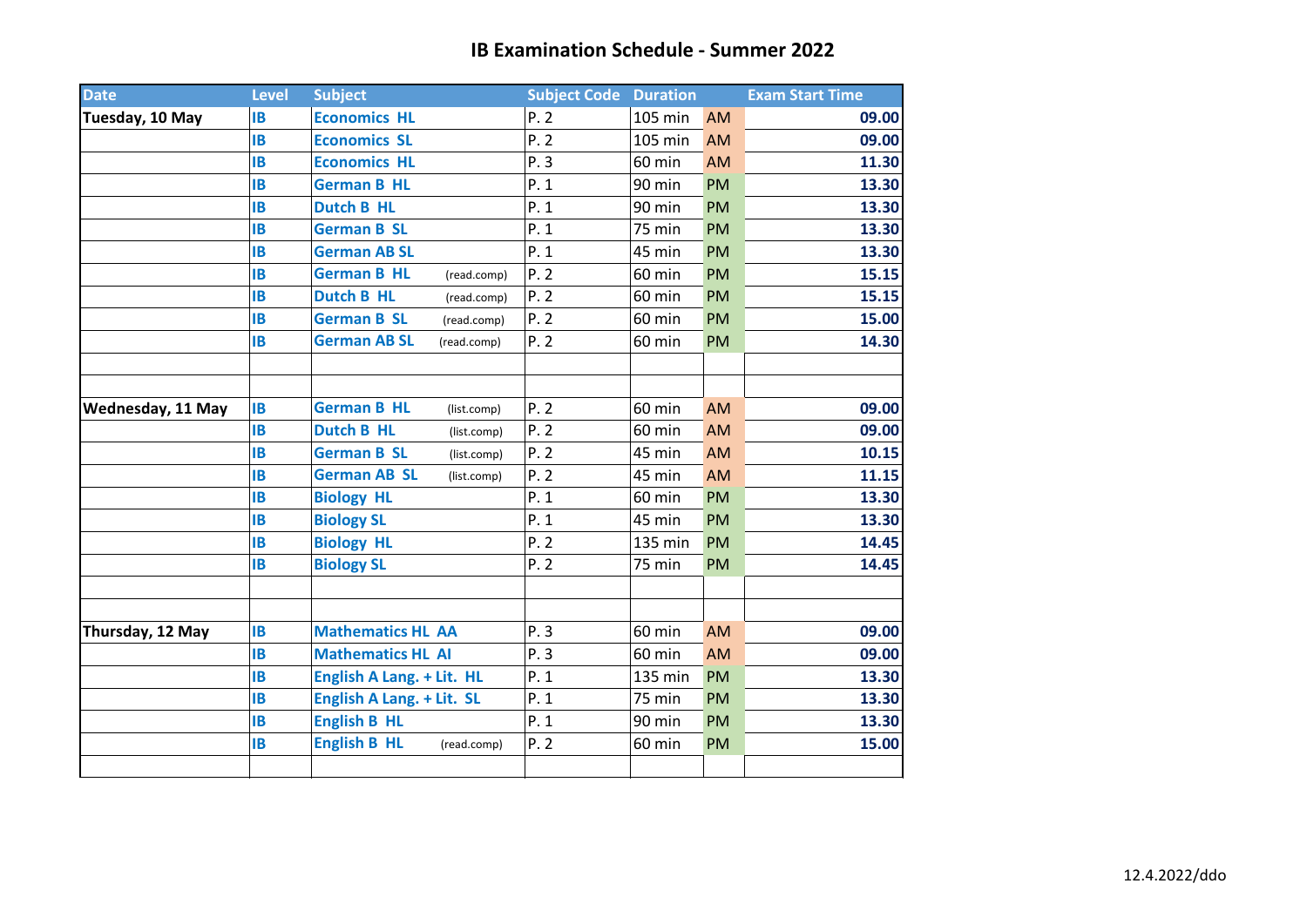| <b>Date</b>       | <b>Level</b> | <b>Subject</b>       |             | <b>Subject Code Duration</b> |         |           | <b>Exam Start Time</b> |
|-------------------|--------------|----------------------|-------------|------------------------------|---------|-----------|------------------------|
| Friday, 13 May    | <b>IB</b>    | <b>English B HL</b>  | (list.comp) | P.2                          | 60 min  | AM        | 09.00                  |
|                   | <b>IB</b>    | <b>Geography HL</b>  |             | P.1                          | 45 min  | <b>PM</b> | 13.30                  |
|                   | <b>IB</b>    | <b>Geography SL</b>  |             | P. 1                         | 45 min  | PM        | 13.30                  |
|                   |              |                      |             |                              |         |           |                        |
|                   |              |                      |             |                              |         |           |                        |
| Monday, 16 May    | <b>IB</b>    | <b>Geography HL</b>  |             | P.2                          | 60 min  | <b>AM</b> | 09.00                  |
|                   | <b>IB</b>    | <b>Geography SL</b>  |             | P.2                          | 60 min  | AM        | 09.00                  |
|                   | <b>IB</b>    | <b>Geography HL</b>  |             | P.3                          | 60 min  | <b>AM</b> | 10.15                  |
|                   | <b>IB</b>    | <b>Spanish B HL</b>  |             | P.1                          | 90 min  | <b>PM</b> | 13.30                  |
|                   | <b>IB</b>    | <b>Spanish B SL</b>  |             | P.1                          | 75 min  | <b>PM</b> | 13.30                  |
|                   | <b>IB</b>    | <b>Spanish AB SL</b> |             | P. 1                         | 45 min  | <b>PM</b> | 13.30                  |
|                   | <b>IB</b>    | <b>Spanish B HL</b>  | (read.comp) | P. 2                         | 60 min  | <b>PM</b> | 15.00                  |
|                   | <b>IB</b>    | <b>Spanish B SL</b>  | (read.comp) | P. 2                         | 60 min  | <b>PM</b> | 14.45                  |
|                   | <b>IB</b>    | <b>Spanish AB SL</b> | (read.comp) | P. 2                         | 60 min  | PM        | 14.15                  |
|                   |              |                      |             |                              |         |           |                        |
|                   |              |                      |             |                              |         |           |                        |
| Tuesday, 17 May   | IB           | <b>Spanish B HL</b>  | (list.comp) | P.2                          | 60 min  | AM        | 09.00                  |
|                   | <b>IB</b>    | <b>Spanish B SL</b>  | (list.comp) | P. 2                         | 45 min  | AM        | 10.15                  |
|                   | <b>IB</b>    | <b>Spanish AB SL</b> | (list.comp) | P.2                          | 45 min  | AM        | 11.15                  |
|                   |              |                      |             |                              |         |           |                        |
|                   |              |                      |             |                              |         |           |                        |
| Wednesday, 18 May | <b>IB</b>    | <b>Chemistry HL</b>  |             | P. 1                         | 60 min  | <b>PM</b> | 13.30                  |
|                   | <b>IB</b>    | <b>Chemistry SL</b>  |             | P.1                          | 45 min  | <b>PM</b> | 13.30                  |
|                   | <b>IB</b>    | <b>Chemistry HL</b>  |             | P.2                          | 135 min | <b>PM</b> | 14.45                  |
|                   | <b>IB</b>    | <b>Chemistry SL</b>  |             | P.2                          | 75 min  | <b>PM</b> | 14.45                  |
|                   |              |                      |             |                              |         |           |                        |
| Thursday, 19 May  | IB           | <b>French B HL</b>   |             | P.1                          | 90 min  | <b>PM</b> | 13.30                  |
|                   | <b>IB</b>    | <b>French B SL</b>   |             | P.1                          | 75min   | <b>PM</b> | 13.30                  |
|                   | <b>IB</b>    | <b>French AB SL</b>  |             | P.1                          | 45 min  | <b>PM</b> | 13.30                  |
|                   | <b>IB</b>    | <b>French B HL</b>   | (read.comp) | P. 2                         | 60 min  | <b>PM</b> | 15.00                  |
|                   | <b>IB</b>    | <b>French B SL</b>   | (read.comp) | P. 2                         | 60 min  | <b>PM</b> | 14.45                  |
|                   | <b>IB</b>    | <b>French AB SL</b>  | (read.comp) | P.2                          | 60 min  | PM        | 14.15                  |